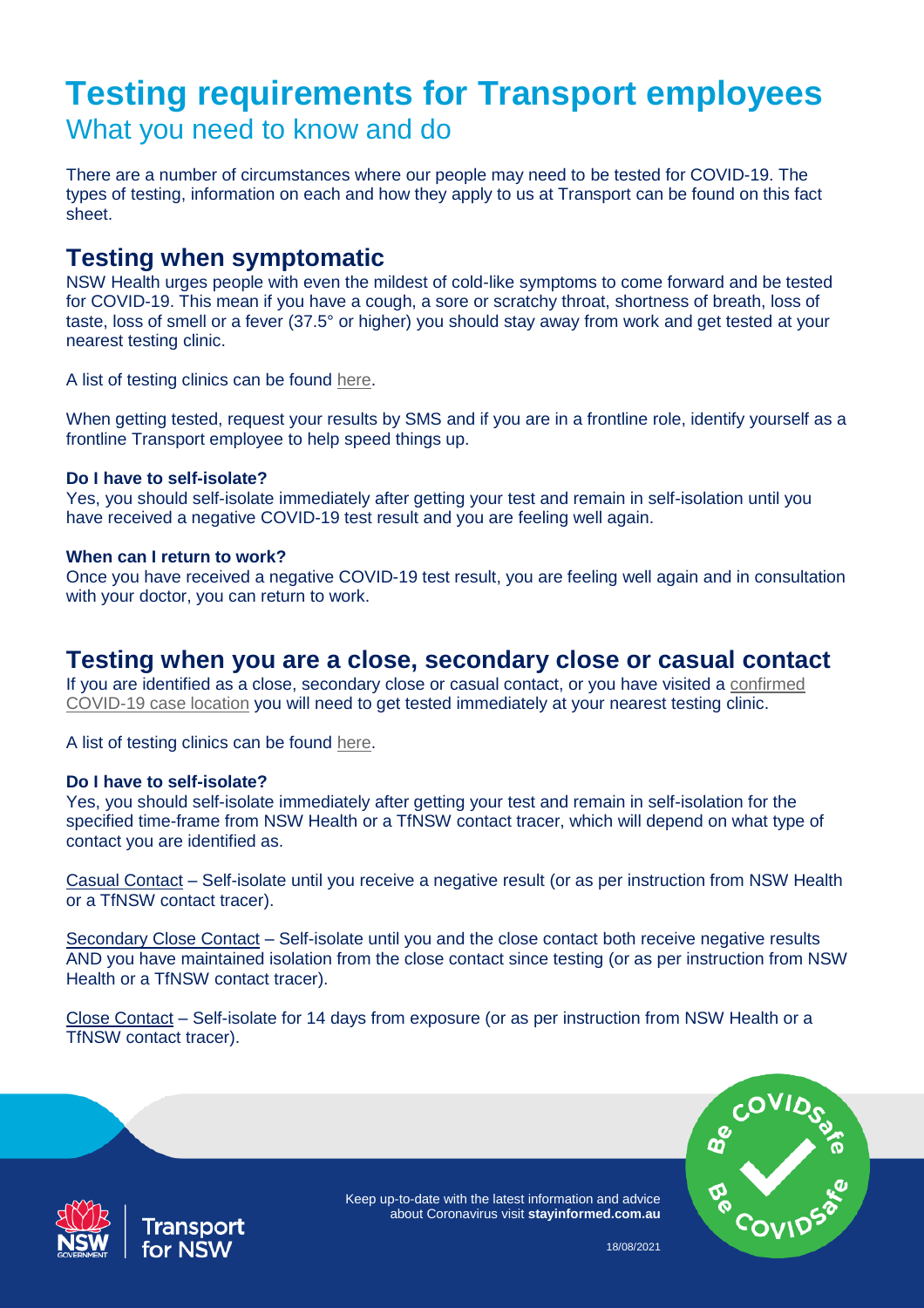You can view [flowcharts for each type of contact here](https://www.stayinformed.com.au/covid-19-flowchart) but you should always follow instruction from NSW Health or a TfNSW contact tracer as the status of some contact venues may change and therefore your contact type and self-isolation requirement might change.

### **When can I return to work?**

Once you have received a negative COVID-19 test result, you have been advised by NSW Health or a TfNSW contact tracer that you no longer need to self-isolate and you do not have any symptoms.

# **Mandatory surveillance testing**

Surveillance testing applies to Authorised Workers in certain Local Government Areas (LGAs) who have to leave their LGA to perform authorised work. It is your responsibility to understand the testing requirements and ensure you are adhering to them. Up-to-date information regarding the requirements can be found on the [NSW government website.](https://www.nsw.gov.au/covid-19/rules/authorised-workers/greater-sydney-workers)

You may like to use a testing site near your home or on your way to or from work and can [find locations](https://www.health.nsw.gov.au/Infectious/covid-19/Pages/clinics.aspx)  [here.](https://www.health.nsw.gov.au/Infectious/covid-19/Pages/clinics.aspx)

# **Who is required to have mandatory surveillance testing?**

- Authorised Workers who live or stay in the [Canterbury-Bankstown LGA](https://www.nsw.gov.au/covid-19/rules/authorised-workers/greater-sydney-workers#canterbury-bankstown-workers) are required to get tested once every three days in order to leave their LGA for work.
- Workers who live or stay in Greater Sydney including the Blue Mountains, Central Coast, Wollongong and Shellharbour and work [more than 50km from the Greater Sydney area](https://www.nsw.gov.au/covid-19/rules/authorised-workers/greater-sydney-workers#greater-sydney-map) are required to get tested once every seven days.
- Construction workers who live or stay in an [LGA of concern](https://www.nsw.gov.au/covid-19/rules/affected-area#map-local-government-areas-of-concern) and who have not had at least one dose of vaccine at least 3 weeks ago are required to get tested once every three days in order to work on a construction site.

## **Do I need to self-isolate after mandatory surveillance testing?**

In this situation, where workers are well, they are not required to self-isolate and wait for the test result. The idea is to identify the presence of COVID-19 early even if the worker is not showing symptoms. This means if you are well and get tested under surveillance testing requirements you do not need to self-isolate until you receive the result.

### **Important information for our people who are subject to mandatory surveillance testing;**

- You are required to [complete our online COVID-19 Testing Declaration Form](file://///corp.trans.internal/prof/UserProfiles/cdias1/Documents/SCEM/complete%20our%20online%20COVID-19%20Testing%20Declaration%20Form(External%20link)) to declare that you have met your COVID-19 testing obligations prior to the beginning of each shift.
- You may not be asked to show evidence of a test each shift but you will need to complete the declaration to confirm that you've met your testing requirement each shift.
- An SMS text message or email from the testing organisation can be used as evidence that a test has been taken and you will need to have access to this at all times in case we need to sight it.

# **Saliva Testing**

As per advice given to us from NSW Health, saliva testing is an important part of keeping you and others safe and is a valuable screening test for asymptomatic staff (those without symptoms). As testing allows us to better protect our employees and their families, we have made it mandatory for anyone entering certain Transport locations to undertake daily saliva testing.